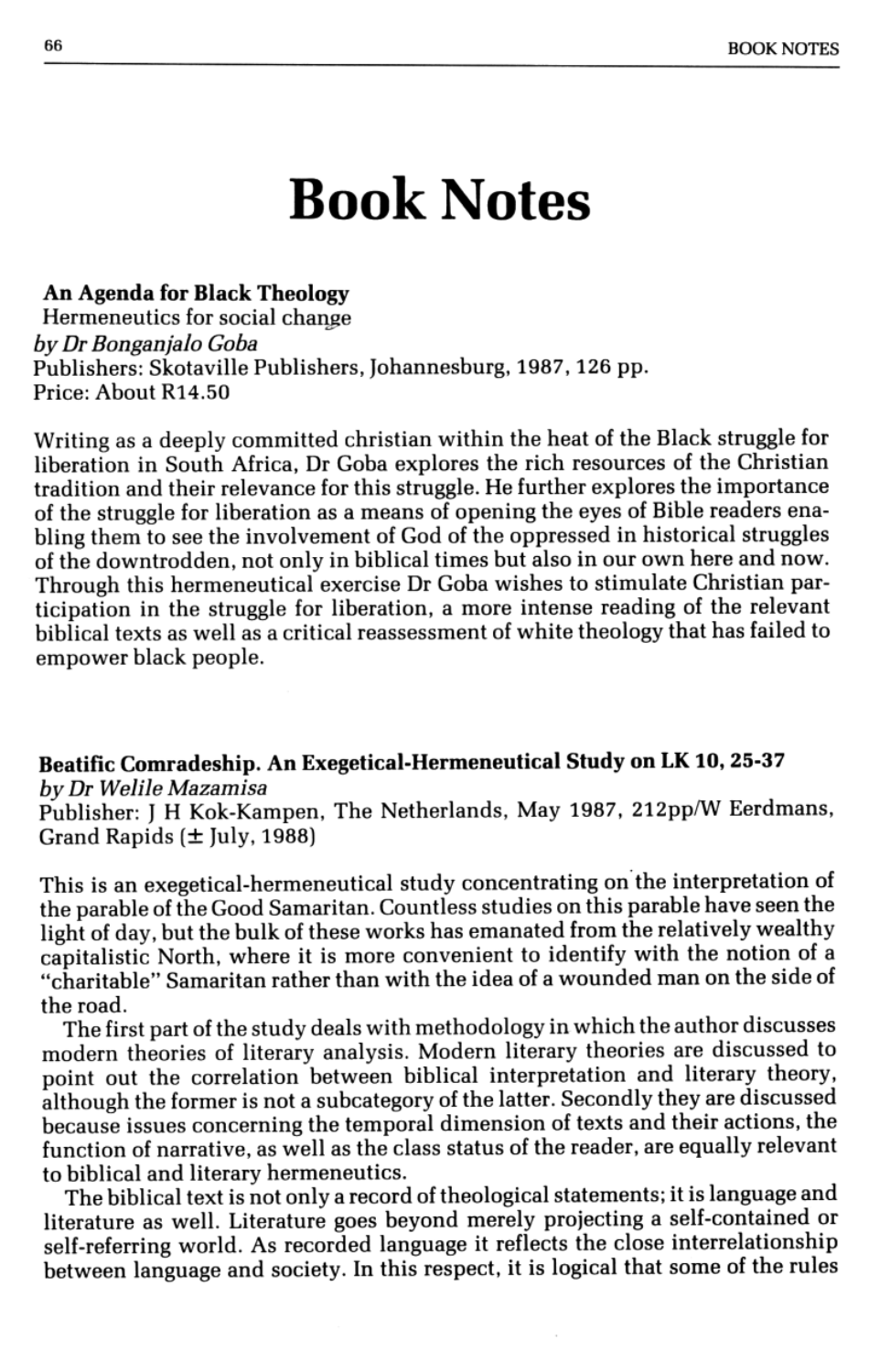and theories that apply to literature will also apply, mutatis mutandis, to the biblical text.

The second part of this study is analytical. An examination and survey of the interpretation of the parable at hand is undertaken. What is specific about the parable is that the story is not presented in the language of myth; rather it is presented in the language of human history, of the profane, that of open drama. In the parable Luke's Jesus portrays a *skandalon,* but the scandal is not that the priest and the Levite pass by the wounded man. What is new in the parable is that the Samaritan, a member of a despised community, does something different from what Samaritans are expected by the Jews to do when they encounter a wounded Jew lying in a ditch. What is new is that he does loving kindness and thereby becomes a comrade to the wounded man.

Further, the work looks at the interpretation of the parable by various communities. The reading of Lk 10:25-37 by the under-class of Solentiname (Nicaragua) is used as an example of a materialistic reading. The parable becomes human as it is conveyed through a series of profane interpretations and politically engaged allegory. It takes flesh in the womb of the daily experiences of this community and comes to birth as a materialistic reading of Scripture. Moreover, this reading is an example of reception-oriented hermeneutics as well. In this kind of hermeneutics the class position of the receptor/hearer is carefully considered. It is, therefore, no wonder that oppressed and exploited communities would tend to identify with the wounded man of the parable (e.g. the poor peasants of Solentiname before the Nicaraguan Revolution, p. 160, and the old woman in one of South Africa's Bantustans, p. 162).

## Proclaim Freedom to my People

*by S.S. Maimela* Publishers: Skotaville, Johannesburg, 1987, 152pp Price: R15,00

It is an open secret that South African society is riddled with many contradictions, and foremost among them is the fact that we pride ourselves on being a Christian country: yet our society has fashioned, nurtured, tolerated and carried to its logical consequences one of the most brutal and oppressive social systems known to humanity: *Apartheid.* This political system of racial domination, created and upheld by White Christians, is one which is committed to the denial of human rights and liberty to the majority of South African citizens, especially those of the African ancestry, regardless of what the Gospel of Jesus might proclaim and teach to the contrary. In consequence. the history of South Africa has been marred by continuous racial clashes and deadly military confrontation as Whites struggled for the subjugation and domination of Blacks. In order to maintain its position of dominance over the Black majority, the White minority has had to resort to ruthless means of suppressing Black political and economic dissent, however peaceful that dissent might be. Put somewhat differently, fearing that they might some day be toppled and subjugated by the Black majority, Whites not only turned their backs against Christian values best sum